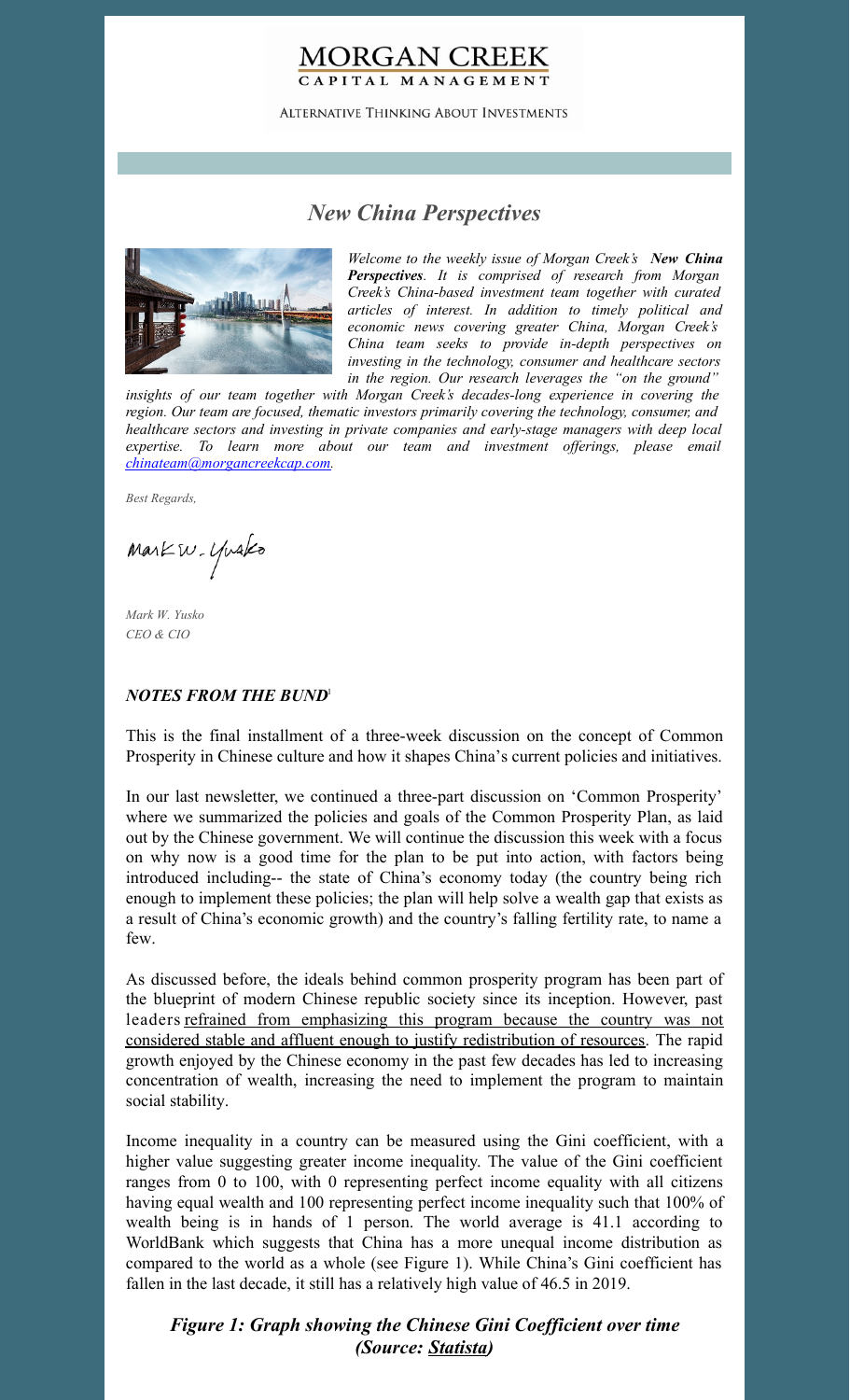

Another way of looking at income inequality is to look at the top and bottom 20 percentiles. According to the CEIC, average income among the top 20 percent of [earners](https://www.statista.com/topics/1317/employment-in-china/) in China rose significantly in the last couple of years, while those earning the least did not benefit from the growing prosperity of the country in the same way.

*Figure 2: Graph showing diverging incomes in China (Source: [Statista](https://www.statista.com/chart/22306/average-annual-disposable-income-top-bottom-quintile-china/))*



*Figure 3: Graph showing global trends in civil unrest (Source: [Global](https://www.visionofhumanity.org/wp-content/uploads/2020/10/GPI_2020_web.pdf) Peace Index, 2020)*



Increasing inequality can cause many social issues. For example, the incidence of political protests has accelerated worldwide in recent years. Most recently, we witnessed this in [Kazakhstan,](https://www.theguardian.com/world/2022/jan/16/kazakhstan-authorities-raise-death-toll-from-unrest-to-225) which saw a massive protest resulting in an overturned government, and more than 225 people dead in the aftermath. The initial spark was over sudden fuel price increases, but the underlying cause was mass dissatisfaction with elites hoarding [resources](https://www.theguardian.com/world/2022/jan/05/old-man-out-kazakhstan-discontent-to-change-leaders-legacy) at the expense of everyone else. In 2019, we saw a similar story unfolding in Chile, with huge protests over a  $4\frac{4}{6}$  hike in [subway](https://www.washingtonpost.com/politics/2019/11/01/chiles-streets-are-fire-with-protests-how-did-percent-fare-hike-set-off-such-rage/) fares. Once again, the underlying anger was stoked by inequality, in which Chile ranks among the highest in OECD countries. Covid has further widened disparities in China, and the government is determined to avoid the potentially violent consequences of widening inequality.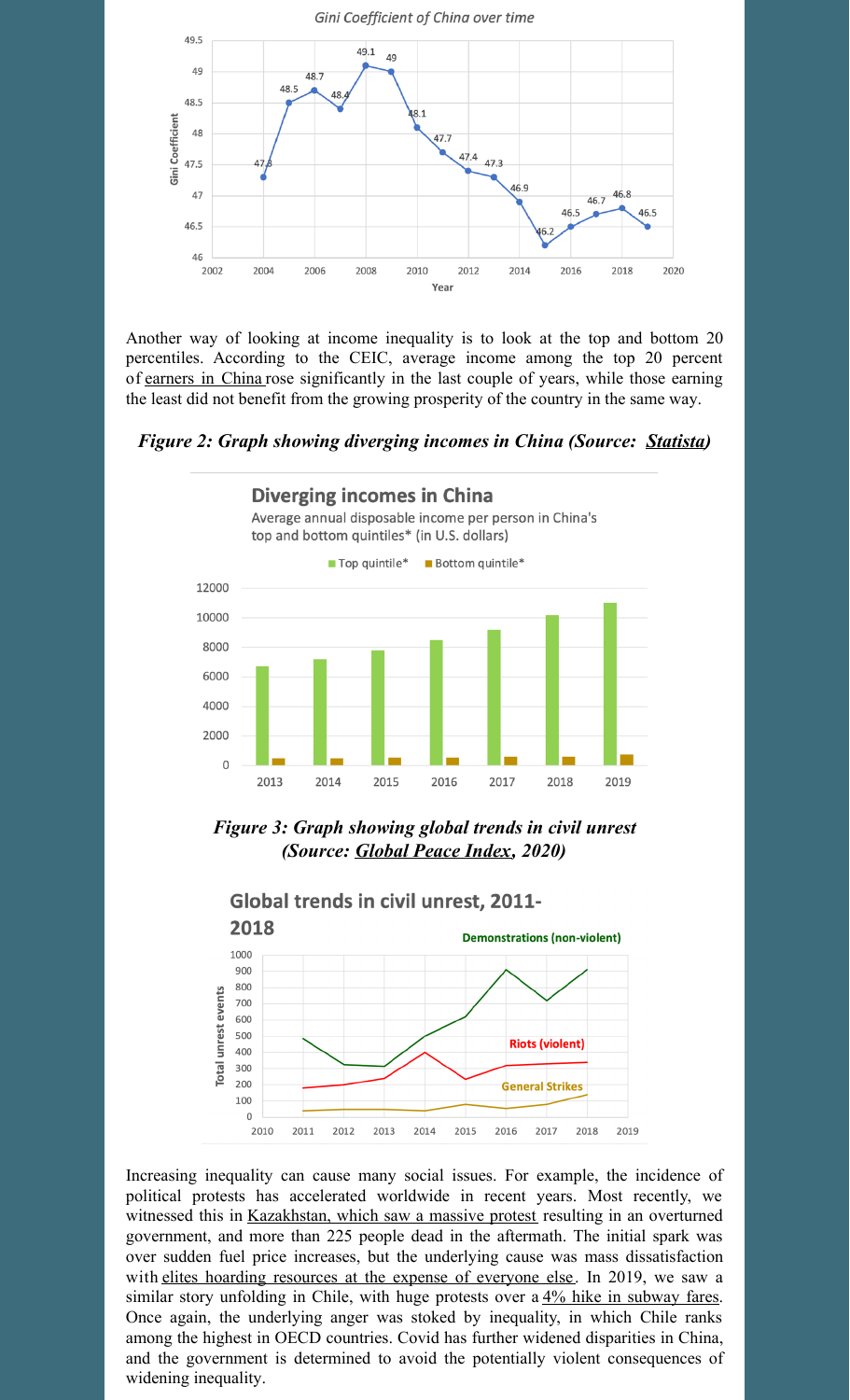Furthermore, Chinese society is aging and the government seeks to address the Chinese demographic deficit by increasing the quality of life of its citizens which is expected to have a pro-natalist effect on Chinese society.

## *Figure 4: Graph showing how China's fertility rate is on a downtrend (data from 1950-2022) (Source: United [Nations,](https://www.macrotrends.net/countries/CHN/china/fertility-rate) 2022)*



As can be seen in the figure above, China's fertility rate has fallen and people are avoiding having kids due to intense competition and struggles faced by the middle class. We believe a strengthening middle class will give people the financial resources to raise children and thus will lead to an increase in the fertility rate of the population.

Additionally, China's economic growth has been spatially uneven. The export-oriented growth policies have led to rapid rise in development of urban areas but rural areas have been left behind. One of the pillars of common prosperity program is the revitalization of rural sectors.

#### **[Click](https://www.morgancreekcap.com/market-commentary/#investment-process) here to see back issues of New China Perspectives**

## *CHINA NEWS SPOTLIGHT*

**Boeing 737 passenger jet crashes in China with 132 people on board:** A China Eastern Airlines Boeing 737-800 with 132 people on board plunged midflight and crashed in a mountainous area of southern China on Monday, according to officials and flight-tracking data. *Read [more.](https://www.cnbc.com/2022/03/21/china-plane-crash-china-eastern-airlines-boeing-737-crashes-132-people-on-board.html)*

**U.S. Renews Tariff Exemptions for Some Chinese Imports:** WASHINGTON—The Biden administration said Wednesday that it will renew tariff waivers for 352 categories of goods from China after previously granted [exemptions](https://www.wsj.com/articles/biden-administration-renews-tariff-exclusions-for-352-types-of-items-from-china-11648067465) expired. *Read more.*

**China's ZTE exits probation after U.S. court ruling, shares soar:** China's ZTE Corp (000063.SZ), saw its shares soar as much as 60% in Hong Kong on Tuesday after the telecommunications equipment maker completed five years of probation in the United States, marking the end of a U.S. criminal case. *Read [more.](https://www.reuters.com/business/media-telecom/us-judge-rules-favor-chinas-zte-ending-probation-2022-03-23/)*

**Xiaomi ramps up stock buyback over 'confidence in business':** Chinese smartphone maker Xiaomi will buy back shares for up to HK\$10 billion (\$1.28 billion), a move that demonstrates the confidence in its own business outlook and prospects and will ultimately benefit the company and create value for shareholders, the firm announced on Tuesday. *Read [more.](https://www.globaltimes.cn/page/202203/1256565.shtml)*

**Intervapor®, thermal vapor treatment system, approved for marketing in China:** Broncus(02216HK) today is pleased to announce that InterVapor® (including InterVapor Generator and InterVapor Catheter, the "InterVapor®"), the Company's thermal vapor treatment system, has been granted approval by the National Medical Products Administration of China (the "NMPA"), denoting the official commercialization of the world's only such product in China. *Read [more.](https://en.prnasia.com/releases/apac/intervapor-thermal-vapor-treatment-system-approved-for-marketing-in-china-355229.shtml)*